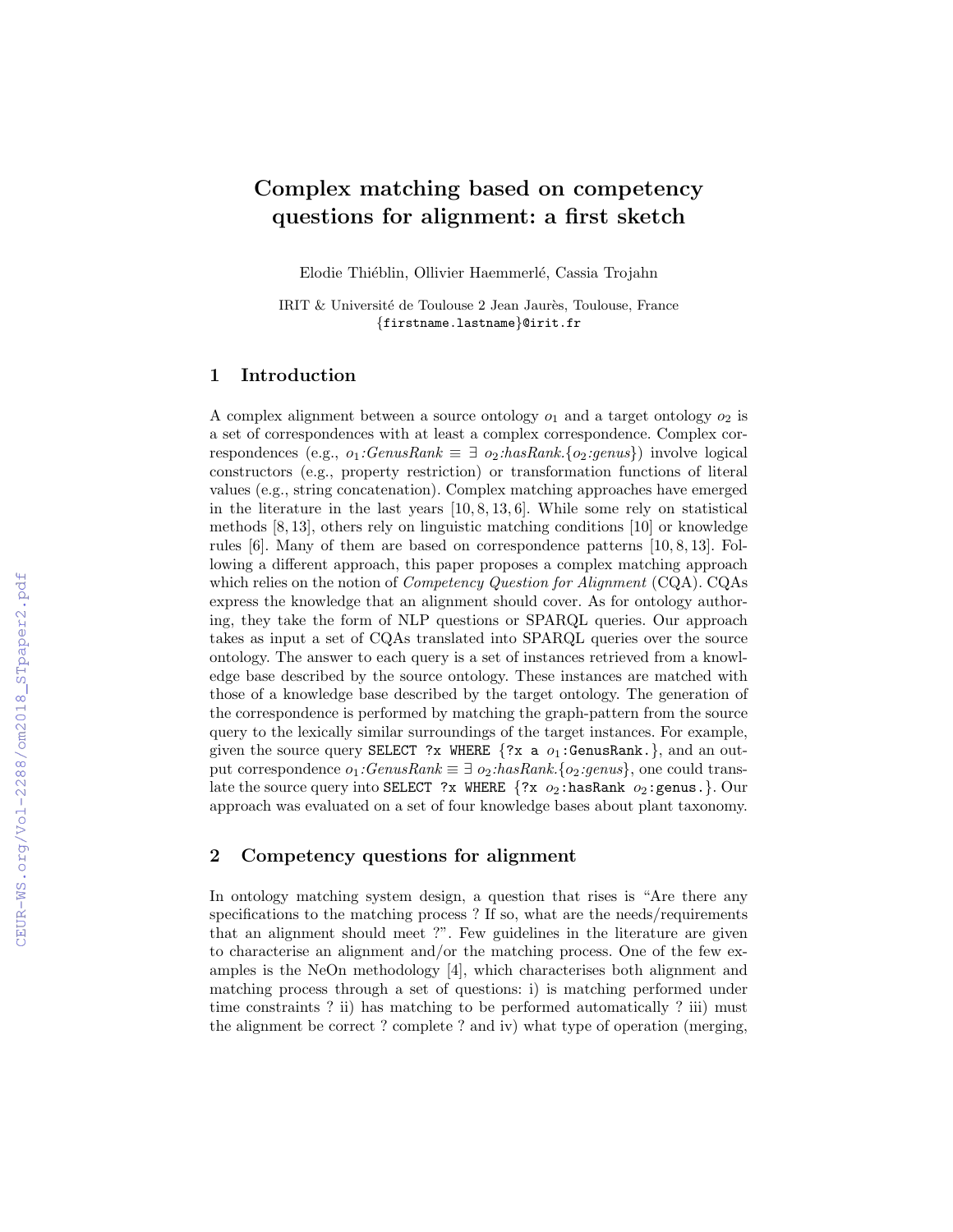query, etc.) is to be performed ? Through these questions, qualitative and applicative characteristics of an alignment and the matching process are defined. However, they do not help specifying the knowledge the alignment should cover, i.e. its scope. Here, we extend the notion of "needs" for the alignment as defined in [4] by proposing the notion of Competency Question for Alignment (CQA).

In order to formalise the knowledge needs of an ontology, *competency ques*tions (CQ) have been introduced as ontology's requirements in the form of questions the ontology must be able to answer [5]. Here, a CQA expresses the knowledge that an alignment should cover in the best case (if both ontologies' scope can answer the CQA). The first difference between CQA and CQ in ontology authoring is that the scope of the CQA is limited by the intersection of its source and target ontologies' scopes. The second difference is that this maximal and ideal alignment's scope is not known a priori (as it is the purpose of the alignment). Measuring the completeness or the competency of an alignment is, however, out of the scope of this work.

Taking into account the characteristics of CQs in the literature, we adapt them for CQAs. In [9], the authors define a set of CQ characteristics (question type, element visibility, question polarity, predicate arity, modifier, domain independent element), as well as a set of competency question patterns. Inspired from the predicate arity in [9], we introduce the notion of question arity, which represents the arity of the expected answers to a CQA:

- A unary question expects a set of instances or values, e.g., "What are the genus taxa?" (Triticum), (Anas).
- $A$  binary question expects a set of instances or value pairs, e.g., "What is the rank of a taxon?" (Plantae, Kingdom), (Triticum, Genus).
- A *n-ary* question expects a tuple of size 3 or more, e.g., "In which classification is the rank of a taxon defined?" (Triticum, Genus, Linnaeus 1753), (Plantae, Kingdom, Haeckel 1866).

Concerning the use of CQAs, they can be used for both alignment evaluation by verifying that an alignment covers a user-defined scope, as in the OA4QA task [12], and for guiding alignment creation. Our approach falls in the latter case.

# 3 Proposed approach

The approach takes as input a set of CQAs translated into SPARQL queries over the source ontology. The answer to each input query is a set of instances, which are matched with those of a knowledge base described by the target ontology. The matching is performed by finding the lexically similar surroundings of the target instances. Here, CQAs are limited to unary questions, (class expressions, set of instances expected), of selection type, polarity positive and no modifier. The approach is developed in 11 steps, as depicted in Figure 1:

- $(1)$  Extract source DL formula  $e_s$  from SPARQL CQA (e.g.,  $o_1:Genus)$ )
- $(2)$  Extract lexical information from the CQA,  $L_s$  set labels of atoms from the DL formula (e.g., "Genus", "genre")
- $(3)$  Extract source instances inst<sub>s</sub> (e.g.,  $o_1:triticum$ )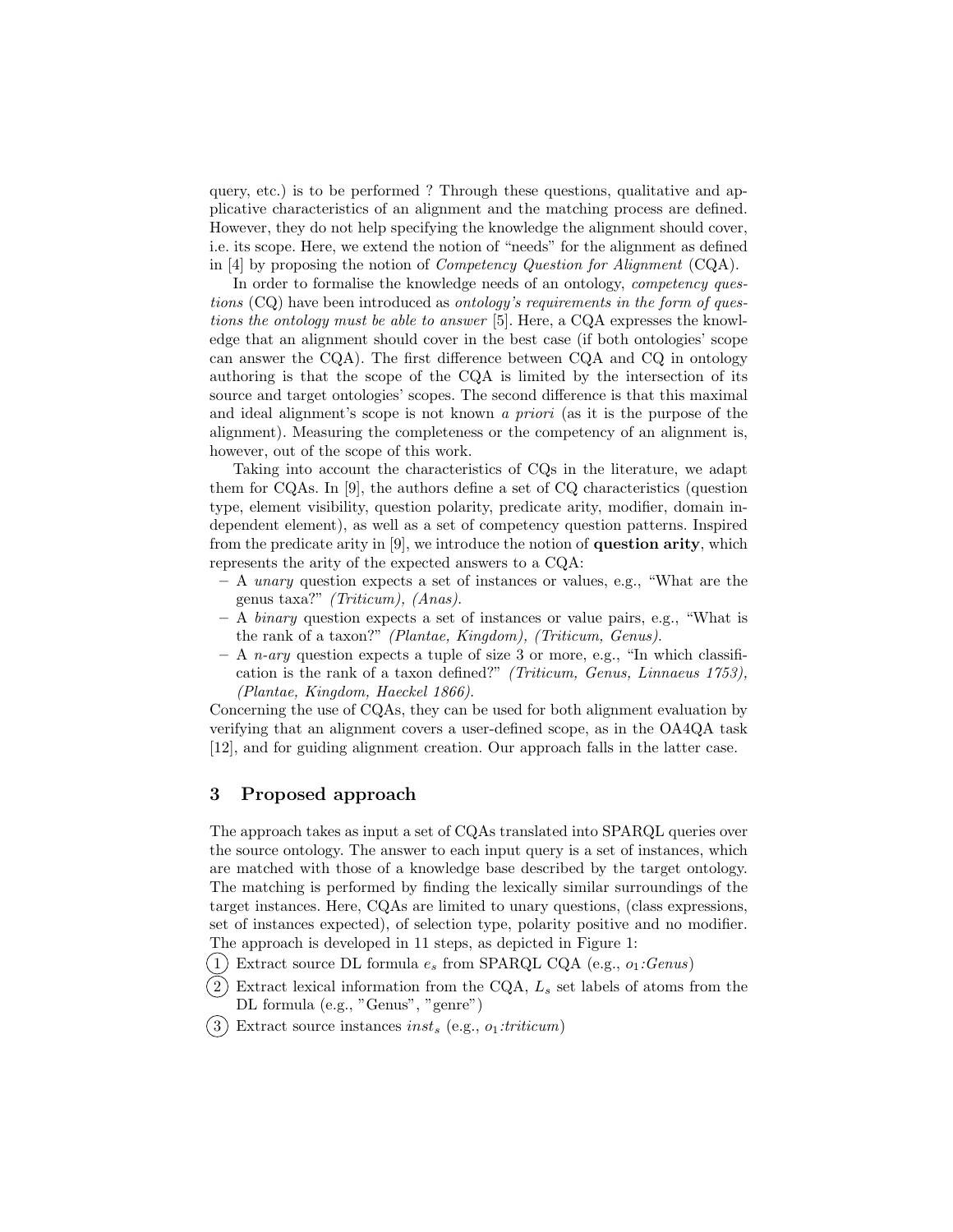- $(4)$  Find equivalent or similar (same label) target instances *inst<sub>t</sub>* to the source instances inst<sub>s</sub> (e.g. o<sub>1</sub>:triticum ∼ o<sub>2</sub>:wheat)
- $(5)$  Retrieve description of target instances: set of triples and object/subject type (e.g.  $\langle$  (o<sub>2</sub>:wheat, o<sub>2</sub>:genus) : o<sub>2</sub>:hasRank, o<sub>2</sub>:genus: o<sub>2</sub>:Rank),  $\langle$  (o<sub>2</sub>:emmer\_wheat,  $o_2:$ wheat) :  $o_2:$ hasHigherTaxon,  $o_2:$ emmer\_wheat:  $o_2:$ Taxon $\rangle$ )
- 6) For each triple, retrieve  $L_t$  labels of entities (e.g.,  $o_2: hasRank \rightarrow "taxonomic$ rank",  $o_2:genus \rightarrow "genus", o_2:Rank \rightarrow "rank")$
- $(7)$  Compare  $L_s$  and  $L_t$  using a string comparison metric (e.g., Levenshtein distance with a threshold)
- 8 Keep the triples with the summed similarity of their labels above a threshold  $\tau$ . Keep the object(/subject) type if its similarity is better than the one of the object(/subject). (e.g.  $\text{sim}(o_2:genus, L_s) > \text{sim}(o_2:Rank, L_s)$  so we only keep  $o_2:genus$  in the triple)
- (9) Express the triple into a DL formula (e.g.,  $\exists$  o<sub>2</sub>:hasRank.{o<sub>2</sub>:genus})
- Aggregate the formulas into an explicit or implicit form: if two DL formulas have a common atom in their right member (target member): the atoms which differed are put together (e.g.,  $\exists$  o<sub>2</sub>:hasRank.{o<sub>2</sub>:genus} and  $\exists$  o<sub>2</sub>:hasRank.{o<sub>2</sub>:kingdom} would give 2 formulae:  $\exists$  o<sub>2</sub>:hasRank.{o<sub>2</sub>:genus, *o*<sub>2</sub>:*kingdom*} and ∃ *o*<sub>2</sub>:*hasRank*. $\top$ )
- 11) Put  $e_s$  and  $e_t$  together in a correspondence (e.g.,  $o_1:GenusRank \equiv \exists o_2:hashank.$  { $o_2:genus\}$ } and express this correspondence in EDOAL



Fig. 1: Schema of the general approach.

# 4 Evaluation

We evaluated our approach on a set of four knowledge bases about plant taxonomy: AgronomicTaxon [11], Agrovoc [3], TaxRef-LD [7], and DBpedia [2]. All except AgronomicTaxon contain thousands of taxa (∼ 32, 000 for Agrovoc, ∼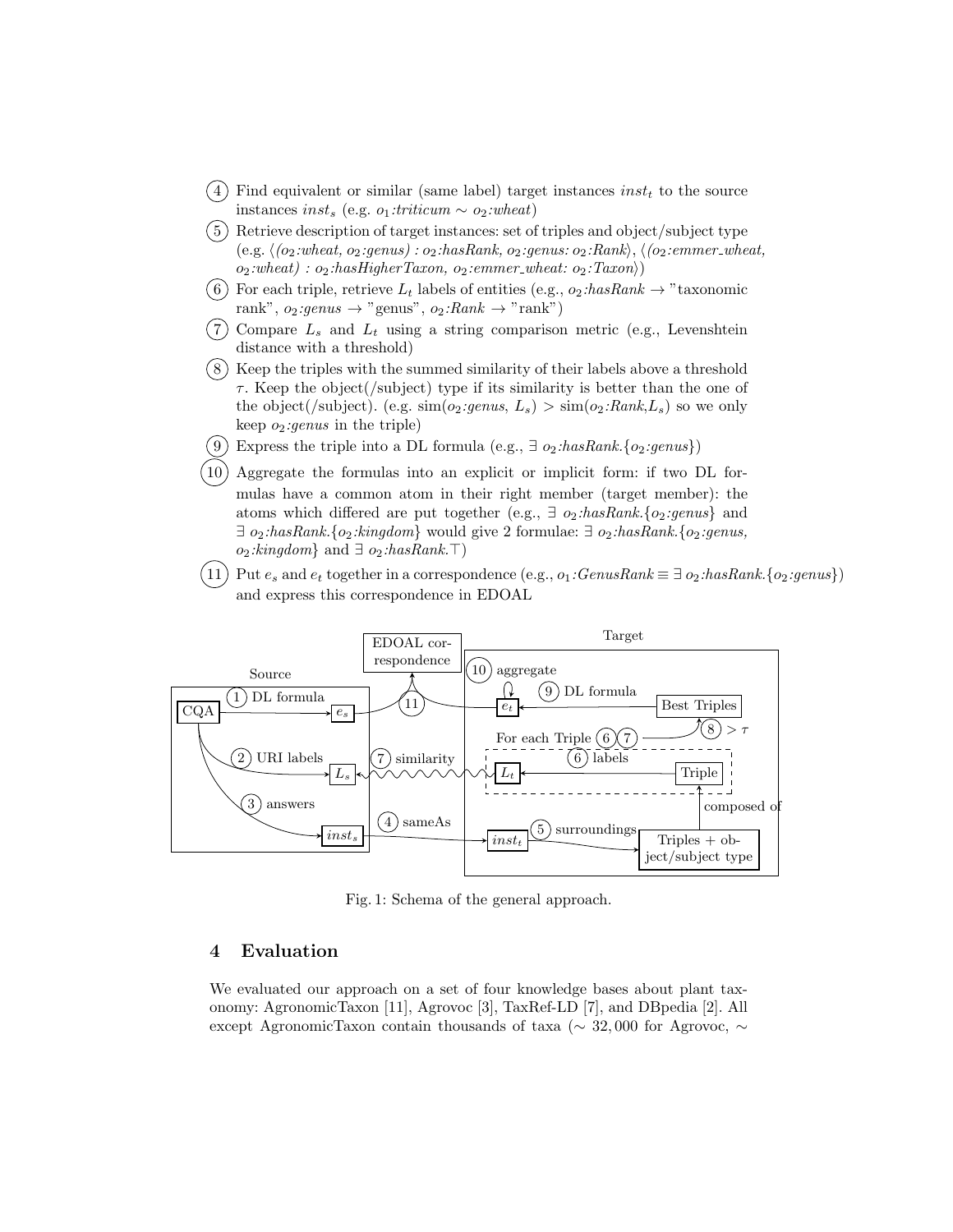500, 000 for TaxRef-LD, ∼ 307, 000 for DBpedia). Their instances are linked with skos:exactMatch, skos:closeMatch, owl:sameAs and rdfs:seeAlso. Two CQAs were used in the evaluation i) What are the genus taxa ? ii) What are the taxa ? Each CQA was manually translated into a SPARQL query for each ontology. All the source-target combinations of ontologies were tested, resulting in 12 alignment pairs for each CQA. For each pair, the output correspondences were manually evaluated. A correspondence was considered correct if their members are semantically equivalent. The evaluation metrics are i) precision: number of correct output correspondences / number of output correspondences and ii) top-k accuracy, as used in the evaluation of [1]: number of CQAs per pair for which at least a correct correspondence was output. As we do not compare our alignments to a reference alignment (because one would not cover all possible complex correspondences), we cannot compute recall. Table 1 presents, for each pair of ontologies and for each CQA, the number of correct correspondences out of the total number of correspondences generated by the approach. The overall precision is 32.8%  $(44/134)$  and the top-k accuracy is  $83.4\%$   $(20/24)$ . When the ontologies have a similar structure, we obtain a better precision (Agrovoc – TaxRef-LD).

|      | Source/Target  | AgronomicTaxon   Agrovoc   TaxRef-LD   DB pedia |        |    |    |
|------|----------------|-------------------------------------------------|--------|----|----|
| enus | AgronomicTaxon |                                                 |        | Ő  | 15 |
|      | Agrovoc        |                                                 |        | 3  |    |
|      | TaxRef-LD      | 6                                               | 2      |    |    |
|      | Dhpedia        |                                                 | 2      |    |    |
| Таха | AgronomicTaxon |                                                 | 0<br>4 |    |    |
|      | Agrovoc        |                                                 |        | 12 | 18 |
|      | TaxRef-LD      | 6                                               | 2      |    |    |
|      | DBpedia        |                                                 |        |    |    |

Table 1: Number of correct / number of output correspondences per CQA.

Some found correspondences were totally wrong, such as "a taxon in Agrovoc (a concept having a taxonomic rank) is something which has been represented by a statue in Wikidata" (for sake of comprehension, we express the correspondences in natural language). Other found correspondences were not precise enough such as "a taxon in Agrovoc is something having a taxon below it in a taxonomy in AgronomicTaxon", which would be correct with a subsumption relation. For some CQAs, more than one correspondence were evaluated as correct. The first reason is that some axioms of the ontology are equivalent (inverse properties, etc.). The second one is that the knowledge bases sometimes import other ontologies and instances. For example, TaxRef-LD imports data from Agrovoc, VTO and NCBI. Hence, they share common elements. Finally, as Table 1 shows, the Taxa CQA with DBpedia as source ontology does not output any correct correspondence because a taxon in DBpedia is an instance of the dbo:Species class. The source SPARQL query only contains this URI. Therefore, the query labels on which the lexical similarity is based are those of *dbo:Species* which do not contain anything related to Taxon. Most the correspondences found for this query represent the taxa having specy as taxonomic rank.